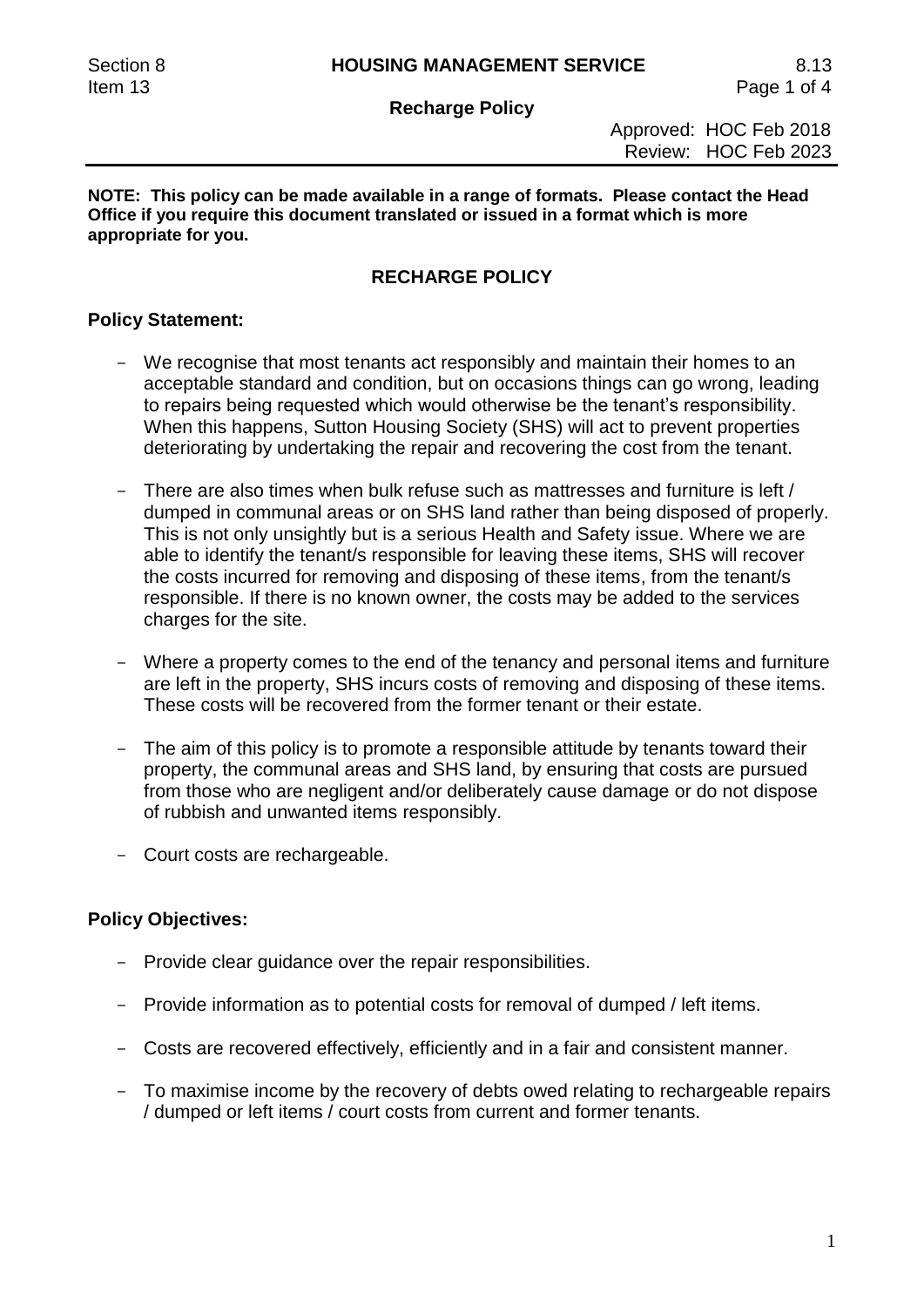#### **Recharge Policy**

 Approved: HOC Feb 2018 Review: HOC Feb 2023

## **Definition of Recharge:**

- 1) Recharge repairs are defined as repairs that are caused by damage to fixtures and fittings internally or externally (garden/garage) by a tenant, member of tenant's household, tenant's visitors, that cannot be attributed to fair wear and tear through the duration of their Tenancy.
- 2) Recharge for disposal of dumped or left items is defined as the costs SHS incur for removal and disposal of these items left in communal areas, on SHS land or in empty flats, that is the tenant's, former tenant's or their family / visitors' responsibility to remove.

Where damage has been caused due to crime, and there is a valid crime reference number provided to the Society, a recharge may not be applied.

The Housing Team makes the final decision once the invoice is received from the Contractor as to whether it is a "true" recharge.

A list of examples is attached at Appendix A but is **not exhaustive.**

#### **Vulnerable Tenants:**

We recognise that we may be dealing with people from disadvantaged groups, vulnerable tenants and those facing severe financial hardship. Therefore, we will seek to agree sustainable, affordable repayment plans for rechargeable repairs.

Where there are mitigating circumstances, the decision as how to recharge vulnerable tenants will be at the discretion of the Community Housing Services Manager after consultation with the relevant Community Housing Services Officer. Factors that are taken into account when using discretion should include age, disability, income and savings.

### **Recharge Payment Methods:**

In line with good practice, when tenants report a repair request, Officers (CHSO, CHSA, PSO, AO ) who take the call / email / or face to face, will inform tenants if the repair is a potential recharge, advise them of the approximate guide cost and agree a payment method and get a signed agreement in place before the work is carried out where possible.

Payment methods available are in line with current rent payment methods. Payment may also be spread over a period of time (payment plan).

The tenant will be asked to complete a "Request for chargeable repairs to property" form before the repair is carried out.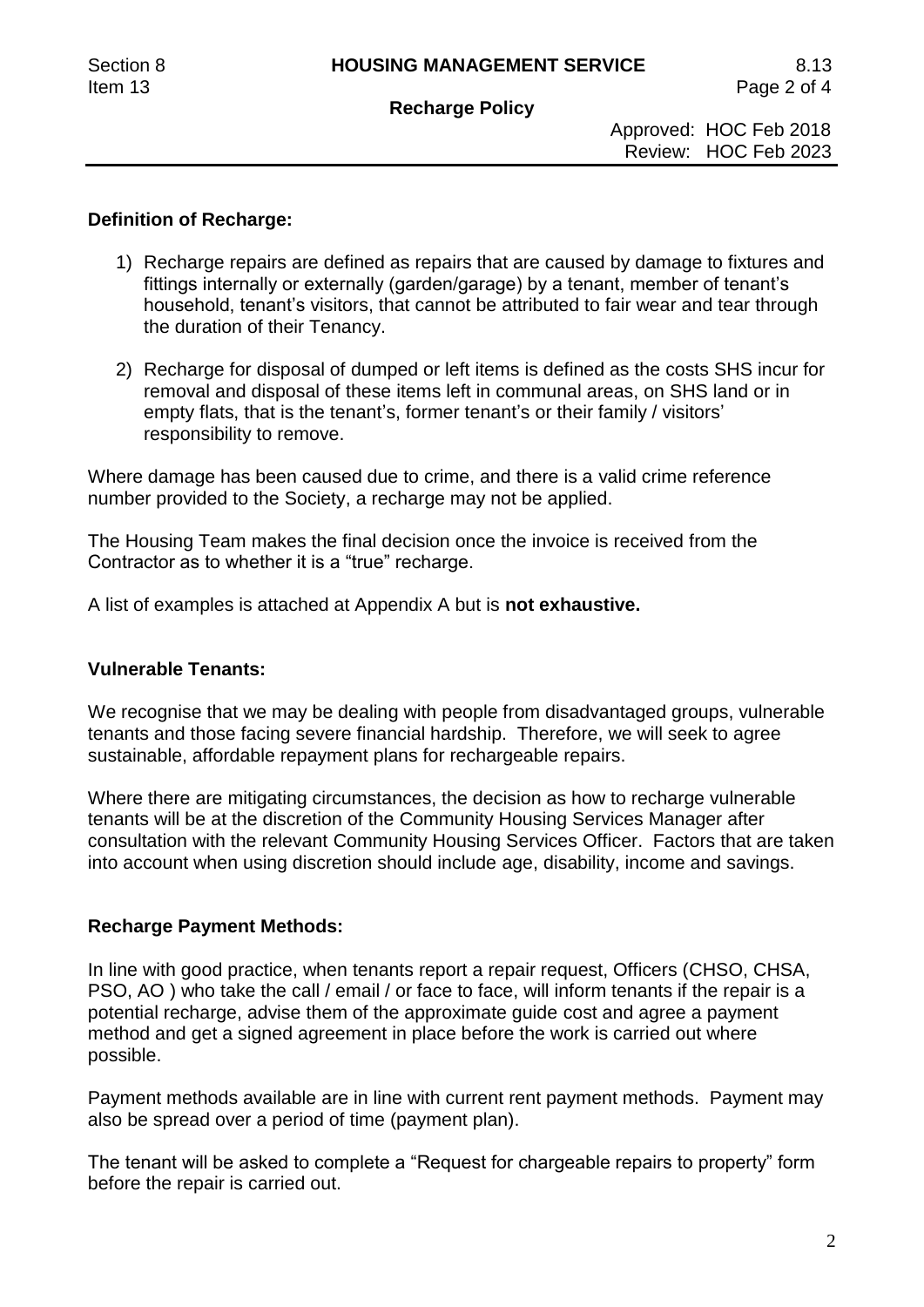**Recharge Policy**

 Approved: HOC Feb 2018 Review: HOC Feb 2023

Appendix A is to be used as a list of guide prices. SHS charges will be invoiced to the tenant at cost. All contractor charges will be invoiced at cost plus 15% SHS administration charge.

In circumstances where dumped items or the necessary repair would create a safety risk or potential property damage, or where SHS has a statutory duty, the removal / disposal or repair order will be issued prior to a payment arrangement being undertaken.

### **Recharge Process and Debt Recovery:**

If the tenant chooses to employ their own contractor to carry out the works, they first need to obtain written permission from the Community Housing Services Officer (CHSO) or the Property Services Officer (PSO). The repair works must be carried out within four weeks of permission being granted. We reserve the right to inspect the repair after completion should it not be satisfactory and a contractor is required to correct the works, this will be done at the tenant's cost. Due to the door lock system we use, tenants cannot use their own contractor for the replacement of door locks.

When an order has been placed for the works, the tenant will receive an SHS works order letter notifying them of: summary of problem, priority, target completion date and contractor.

If, when the contractor carries out the work to the property, the work is deemed not to be rechargeable, the Housing Team will contact the tenant.

In the same way if the contractor deems that works previously thought to be SHS' responsibility is the tenant's responsibility, the Housing Team will contact the tenant.

Once the works have been completed, SHS will send a recharge invoice, with a copy of the contractor invoice attached, to the tenant. The invoice payment terms are 14 days from date of invoice.

The invoice amount is added to a sundry account linked to the tenant's rent account.

After this period, if payment has not been received or an agreement has not been put in place, then a final reminder will be sent by the Finance Officer giving a further 30 days to pay the final amount with a notice that 'failure to pay or maintain payments of the recharge may result in the instigation of legal action for the recovery of costs in compliance with SHS's debt recovery practice." This will be passed over for action to the relevant Community Housing Services Officer. SHS will seek to recover the debt via legal action for recovery of costs if no payment is received or plan agreed, where appropriate.

Tenants' ability to transfer or exchange to alternative accommodation may also be affected by identified recharges and/or outstanding recharge debts.